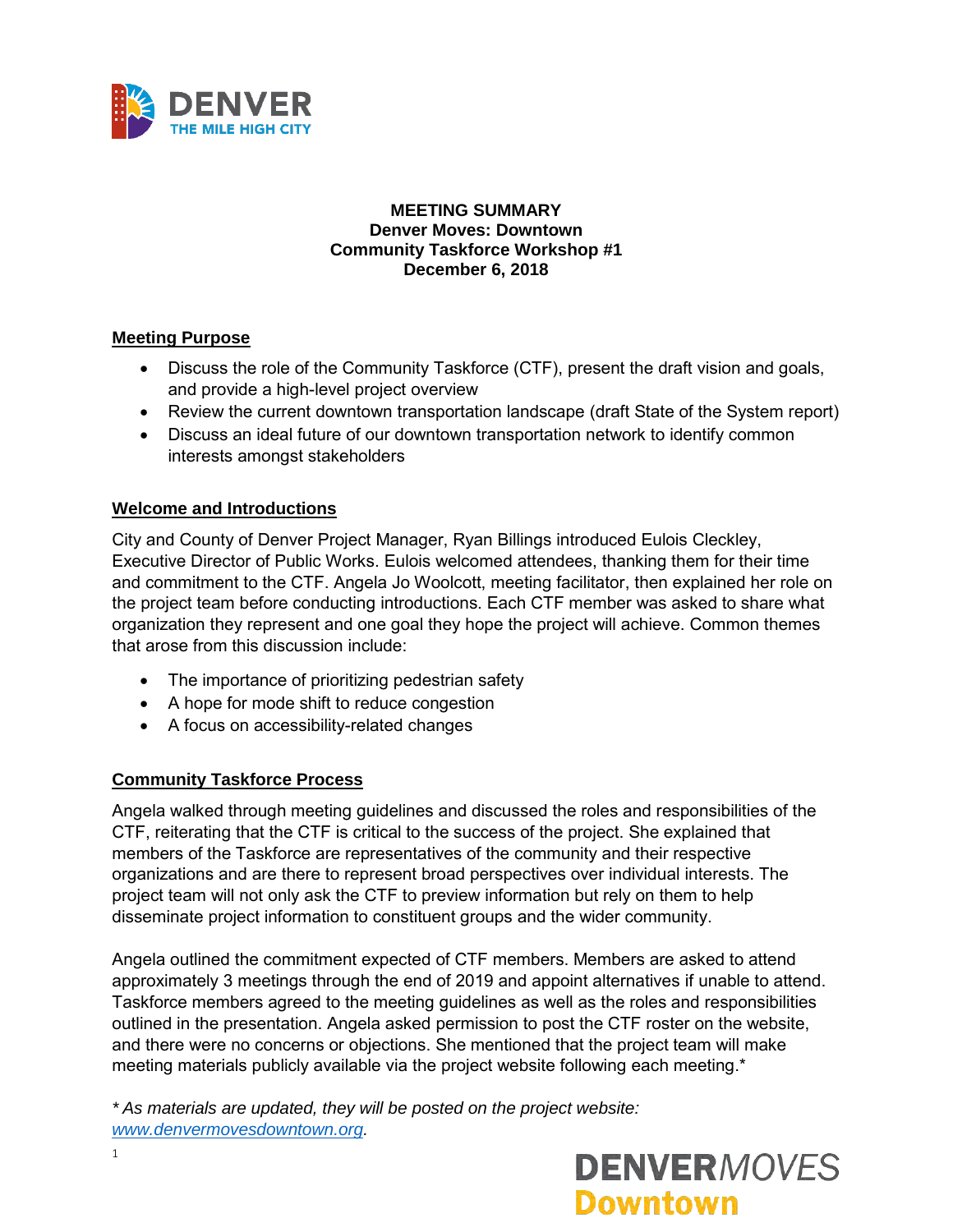## **Project Overview**

Ryan provided background on the origins of *Denver Moves: Downtown*, discussed the project need and presented the kick-off video to help convey the desired vision and goals of the project. He then presented the focus area map, providing context on how and why the project boundaries were determined.

Feedback arose from the Community Taskforce regarding study area boundaries, particularly around whether boundaries should be modified to include adjacent neighborhoods. Ryan explained that the study area boundaries indicate where modeling will likely take place, and that how adjacent neighborhoods access downtown would be considered throughout the project.

Jason Longsdorf, project consultant, presented the draft vision and goals of the project, asking the Taskforce for feedback. CTF members reiterated the importance of safety and creating more people-oriented places. Additional themes that arose include:

- Pedestrian friendly
- Emphasis on mode shift
- Community health
- A vibrant and desirable city center

The project team acknowledged the feedback that was provided and explained that some of the corresponding objectives addressed items that had been raised and committed to incorporating all other input accordingly. Angela then walked through the public involvement plan, speaking to key themes that arose out of initial stakeholder interviews. She reviewed the project timeline and noted key engagement milestones to come.

#### **Draft State of the System Report**

Jason introduced the draft State of the System Report\*, presenting key takeaways and a series of accompanying visuals that describe how people are moving to, from, and within downtown, and what it tells us about the types of investments and improvements needed for the future. He discussed how the draft report will serve as the project baseline to help the project team explore and develop priorities as *Denver Moves: Downtown* continues to move forward. Angela asked the CTF to provide feedback and the following major discussion points were covered:

- Members wanted a better understanding of how total traffic counts were calculated (e.g., carpool and bus counts). Jason explained that they used data and models from transportation partners such as, DRCOG and RTD to help quantify results.
- People commented that as the bicycle network continues to get built out that there are a couple of noticeable gaps in the LoHi and RiNo neighborhoods.
- Participants talked about wanting to see how public-right-of-way is currently broken down by mode and use type.
- The question of how technology will be incorporated arose how can we stay ahead of the evolution?
- People said they would like to see active transportation modes expand.
- There was a brief discussion on where people's travel originates from. For example, are they primarily coming in from the south or from the west? Knowing that, how would it shape our priorities?

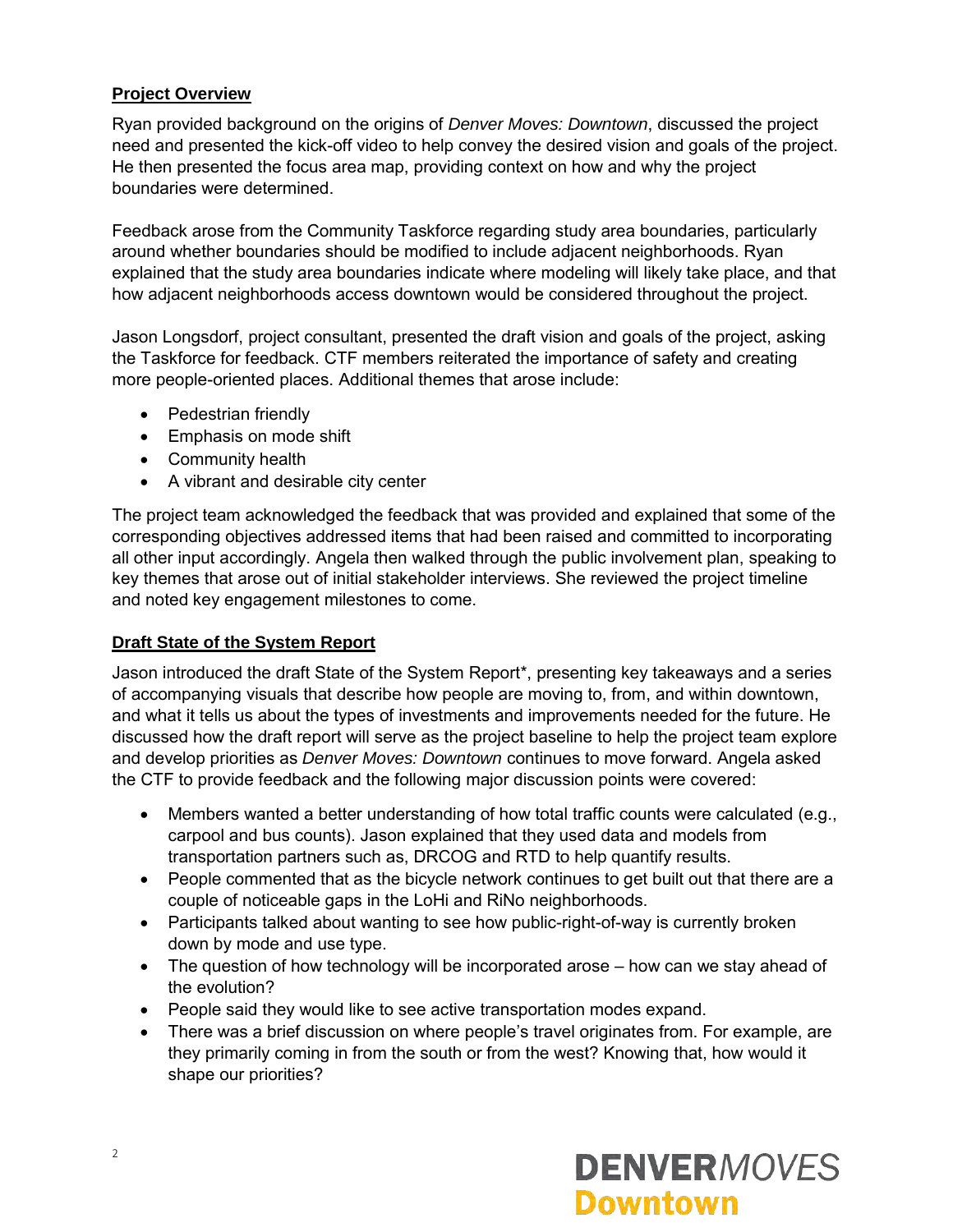## **Facilitated Small Group Discussions**

Angela split attendees into three small groups. Stakeholders rotated through each discussion station to discuss three major topics: Transit, Connectivity and Mobility, and Urban Design and Placemaking. The goal of the discussion was to identify what was working well, opportunities for improvement, and "big" ideas from participants in order to help inform scenario development.

The following is a high-level summary\* of what was discussed in each topic area:

#### *Transit*

- Affordability and accessibility go hand-in-hand
- Customer experience is an area for improvement
	- o Transfer ease
	- o Amenities (i.e. real-time tracking)
- Grid separation is a long-term opportunity
- Increased frequency and connectivity
- First and last mile are still a challenge

#### *Connectivity and Mobility*

- Pedestrian and bicyclist improvements need to be higher priority
- Parking changes (i.e. rates and/or locations) can encourage mode shift
- Speed reductions and noticeable signage at gateways to major roadways will help improve safety
- Higher quality transit stops or bike parking can incentivize behavior change
- Freight and delivery services need to be factored into decision making
- CCD ought to be innovative and look at how to incorporate things like living streets into the city center

#### *Urban Design and Placemaking*

- Construction and street closures create challenges at the sidewalk level
- Curb space conflicts offer an opportunity for changes that bring block-by-block consistency
- Improving tree canopy/shade is key to pedestrian experience downtown
- Intersection of 17<sup>th</sup> Street and Wynkoop identified as a model that emphasizes pedestrian priority
- Improved wayfinding and public art offer an opportunity for Denver to be a leader in these areas
- Adaptability of public spaces is key, both long-term and short-term
	- o Re-evaluate curb, street uses as they change
	- o Repurpose streets as pedestrian areas during low-traffic times (i.e. weekends)

*\*Transcribed notes taken during small group discussion are provided at the end of this document.* 

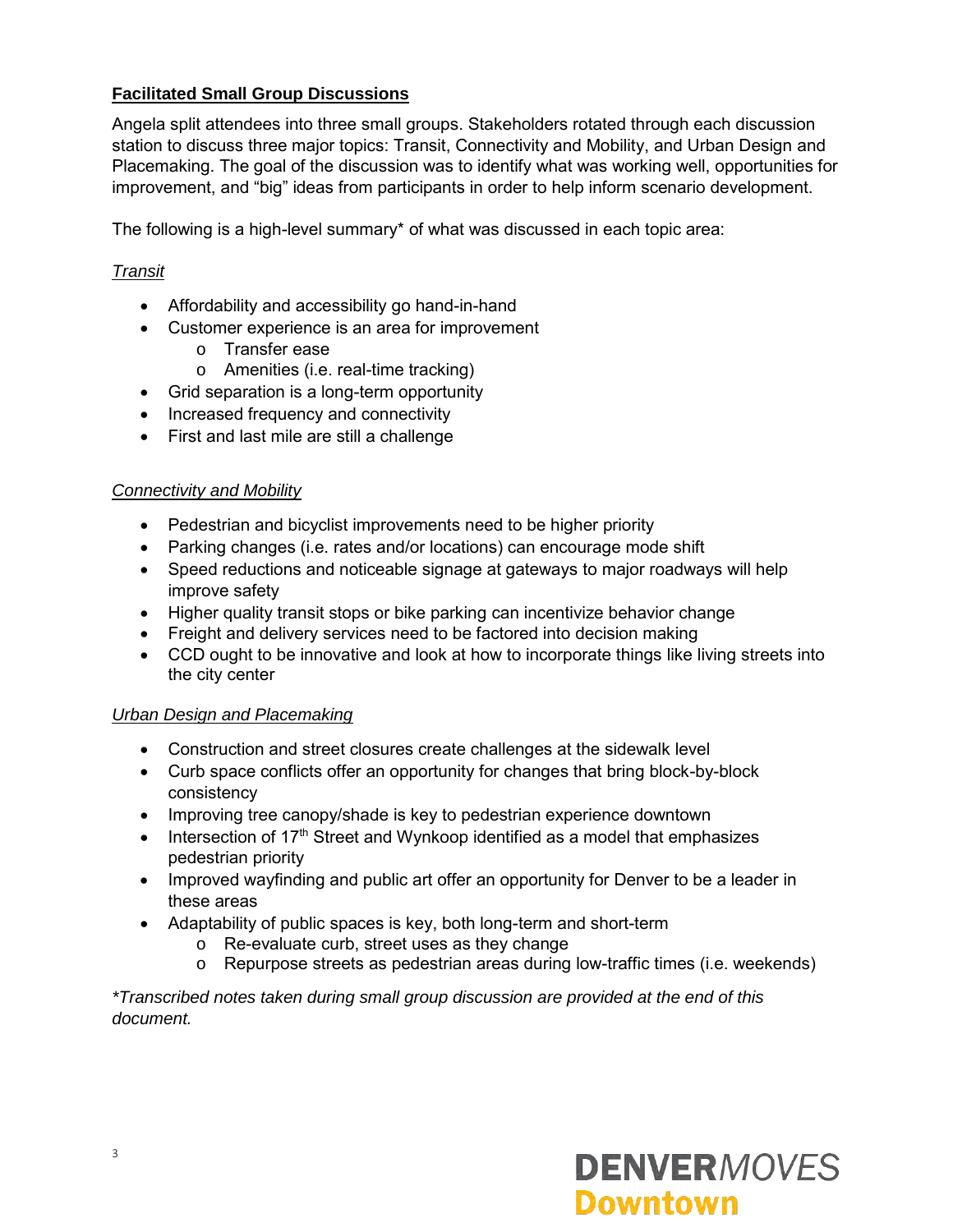#### **Closing**

Angela brought the group back together to plenary and small group note takers reported out key findings from each topic area. Note takers commented that as groups rotated through that several of the discussions reflected prior group perspectives.

Before adjourning, Angela addressed key housekeeping items, noting that the next anticipated Community Taskforce workshop will occur in the spring of 2019 during the scenario development phase of the project. She reiterated the project email address and website as ways for Taskforce members to stay connected, and put a call out for organic community partner events where the project team can speak to stakeholders' constituents.

Ryan thanked attendees and invited Community Taskforce members to reach out if there are additional stakeholders they would like to join the conversation moving forward.

#### **Workshop CTF Attendees**\*\*

| Carrie Atiyeh          | <b>VISIT Denver</b>                                        |
|------------------------|------------------------------------------------------------|
| Rachel Bolin           | CityLive                                                   |
| Linda Crain            | Larimer Place Condominium Association                      |
| <b>Brian Fishman</b>   | The River Mile                                             |
| <b>Alex Garrison</b>   | Downtown Denver Partnership Public Realm Council           |
| John Hayden            | <b>Curtis Park Neighbors</b>                               |
| Melissa Horn           | Councilman New, District 10 Aide                           |
| Anne Lindsey           | Golden Triangle Creative District                          |
| Jill Locantore         | <b>Walk Denver</b>                                         |
| Beth Moyski            | Downtown Denver BID                                        |
| Mark Najarian          | Venue Director at City and County of Denver, Arts & Venues |
| Joel Noble             | INC.                                                       |
| Dan Raine              | Mayor's Bicycle Advisory Committee                         |
| <b>Tracy Sakaguchi</b> | <b>Colorado Motor Carriers Association</b>                 |
| Ken Schroeppel         | CU Denver - Department of Urban and Regional Planning      |
| Piep Van Heuven        | <b>Bicycle Colorado</b>                                    |
| James Waddell          | <b>Bike Denver</b>                                         |
| Christina Zazueta      | RTD Citizen's Advisory Committee                           |

*\*\*For a complete list of organizations invited to participate in the CTF please visit the project website* 

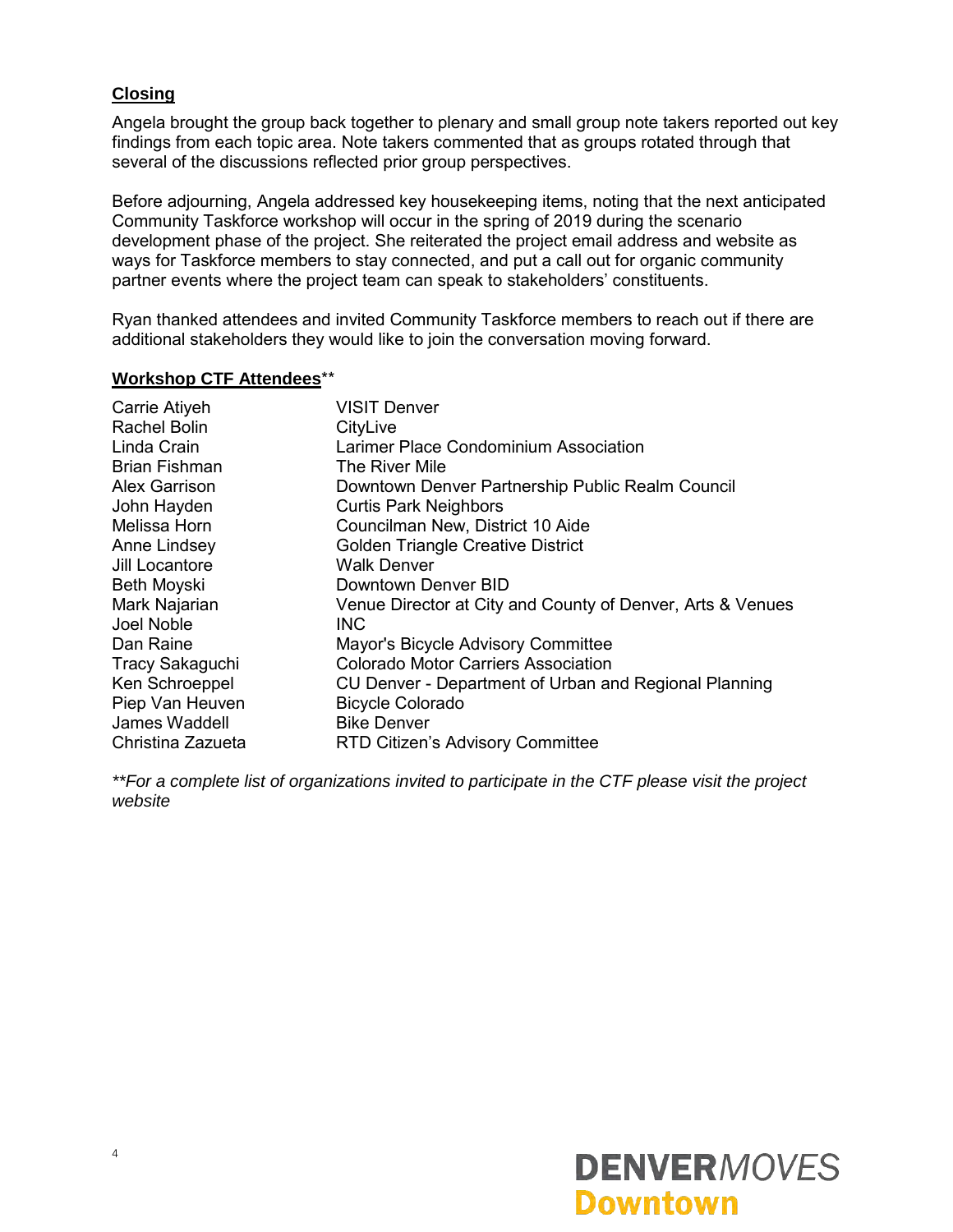## **Transcribed Small Group Breakout Notes by Topic**

## **Topic - Transit**

- Transit islands
	- o Work well
	- o Separation between modes
- Free frequent transit
- Ticketing/ pass options
- Need low-floor LRT vehicles
- Need vision for frequent transit in Welton/ Downing corridor
- Free transit zone downtown
	- o Frequent
	- o Reliable
- Improve transit speed
	- o Dedicated lanes for buses
- Extended hours of service on free **MetroRide**
- Reduce barriers to access downtown
- $\bullet$  16<sup>th</sup> street Mall connection to Millenium Bridge/ Highlands
- Improved facilities
- Provide space for freight / deliveries
	- o Access
	- o Delivery times
- Keep A-line moving / open other lines
- Larimer connection to Auraria
- Grade separation
	- o High capacity / high speed
	- o Union Station to Civic Center station
	- o Access across / under
- MetroRide extensions to Golden Triangle (original version)
- Dedicated bus lanes on all streets downtown
	- o Prioritize transit
	- o Speed / reliability
	- Increased frequency

## **Topic - Urban Design and Placemaking**

- Socialize
- Retail/ entertainment
- Energy
- People
- Aesthetic
- More tree canopy / landscaping
- Need cultural change to transit
	- o Branding (Boulder)
	- o Enhanced stops
- Discounted fares
	- o Seniors
	- o Students
	- o Disadvantaged population
- More express service from surrounding areas
- More TDM programs
- Increased political support
	- o Especially for quick-wins e.g., dedicated bus lanes, etc.
- 2 way Broadway & Lincoln
	- o Broadway as transit corridor
	- o Bikes on Lincoln
- Focus funding on mass transit, less so on MicroMobility
- Improved customer experience as stops
	- o Maintenance
	- o Safety
	- o Transfer experience
	- o Amenities
- Improved first / last mile
- Connect Auraria / downtown / RiNo via Larimer
- Connections to residential areas experiencing growth
	- o Central Platte valley
	- o RiNo
	- o Arapahoe square
- Diversity / flexibility to meet demands of varying neighborhoods
- Focus efforts on dense urban core
- More storage at terminals, especially as space becomes more scarce
- Public square space
- **Experiences**
- Parks
- **Deliveries**

# **DENVERMOVES Downtown**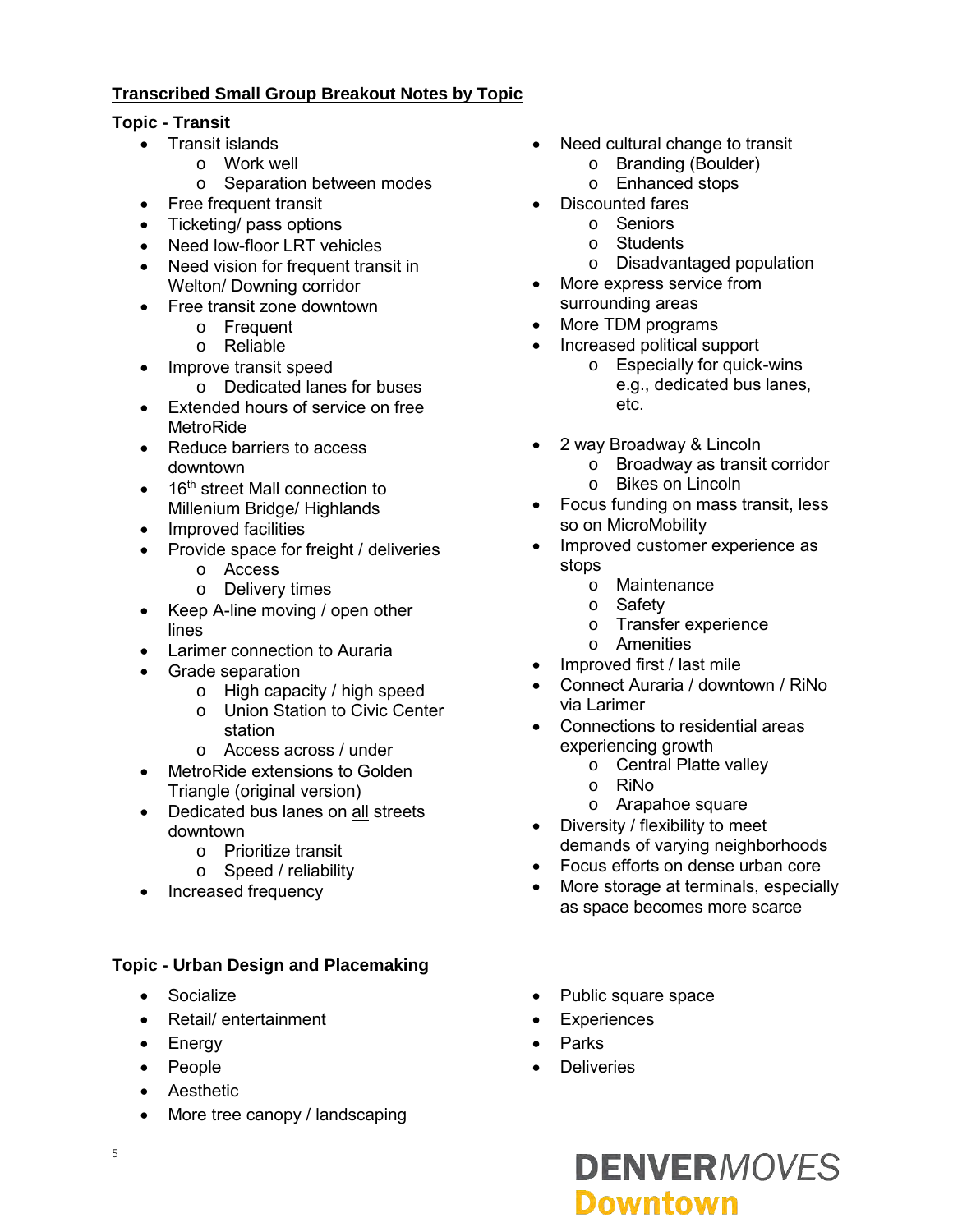#### **Challenges**

- Construction / street closures
- Management at bus stops / experience
- Outdoor café vs. pedestrian space balance
- Space constraints
- Dock space inadequate

#### **Opportunities**

- Shade
- Pocket parks
- Curb management
- Wayfinding
- Chaos can be good
- Programming
- Shared streets
- Streetscape standards
- Public art opportunities
- $\bullet$  Predictability increases safety
- Plazas / public spaces
- Better café seating
- Vehicle free days
- Increase amenities for transit / bike location
- Free transportation / less cars in central area
- Parking management
- Loading / active transportation every block

## **Topic - Mobility and Connectivity**

- $\bullet$  15<sup>th</sup> street bike connection
- Collect crash data on streets (Alyssa Alt with CCD, on-street programs manager) near homeless services
	- o Lawrence and Park Ave
	- Woonerf opportunity areas\*\*\*
		- o Wynkoop
		- o Arapahoe / Skyline park
		- o Curtis near DPAC to Curtis Park (ped priority)
- Traffic signal removal
	- o Stop signs or traffic circles
- Don't block bike boxes
- Capture historic values / context
- Reprioritize how we do metered parking – block by block loading / bicycles
- Easily identifiable signage / zones
- Re-evaluate uses as they change (use more adaptability) / adapt as land uses change
- Visually communicate pedestrian priority (e.g., Wynkoop)
- 5280 loop as a catalyst
- Think about pets

## Big Ideas

- Accessibility / easy deliveries
- Reverse one-way streets
- Designated pedestrian streets
- Congestion pricing
- Wayfinding through crosswalks, etc. (easier to navigate and differentiate streets)
- Slow zones
- Adopt a tree program
- High visible crosswalks/ bulb out at every intersection
- More signature places besides Union Station – places where groups go to take pictures
	- o Broadway
- Higher quality transit stops or bike parking
	- o Remove parking and reverse space
- Central Rail Extension rethink method of connecting downtown through Welton/Downing to 38th/Blake
- Ped imp. near Platte River to support residences around Union **Station**

## **DENVERMOVES Downtown**